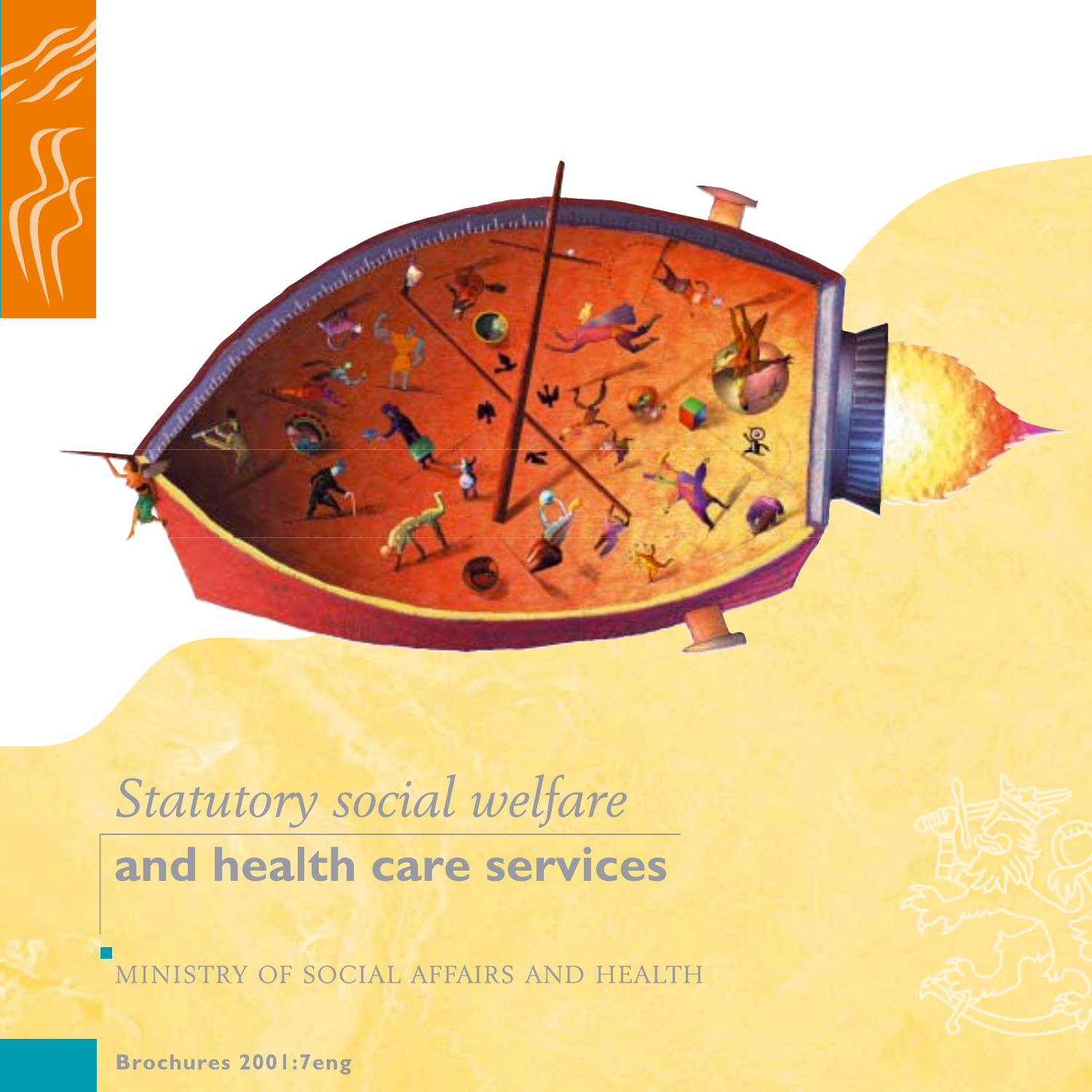**Brochures of the Ministry of Social Affairs and Health 2001:7eng**

# *Statutory social welfare* **and health care services**



**Helsinki 2002**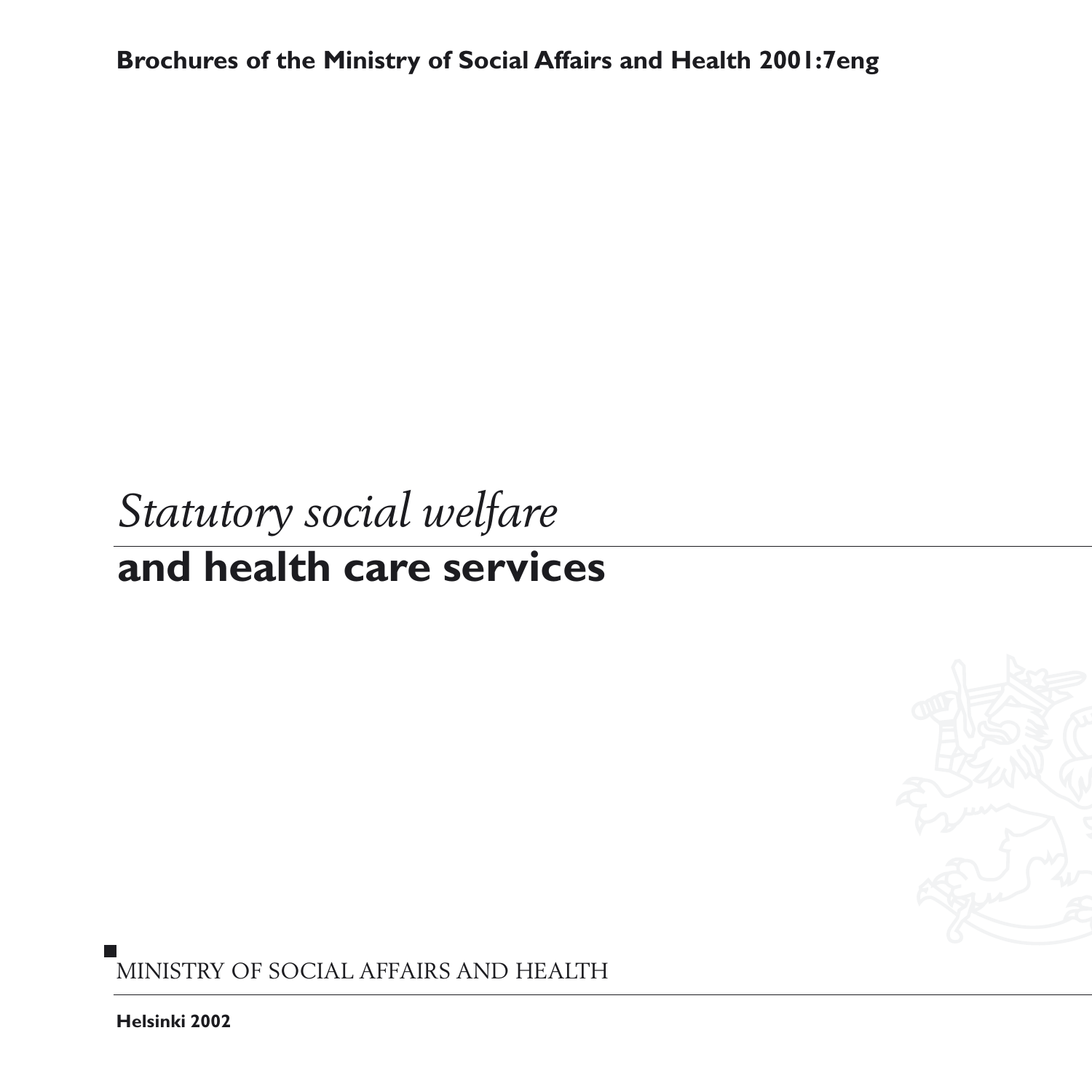# **Introduction**

It is the function of the public authorities to promote the well-being, health and welfare of the population. The provision of social welfare and health care services in practice is the task of the individual municipalities.

Most of these social welfare and health care services are statutory, meaning that there are laws which require the municipalities to provide the services in question. In addition to statutory services, individual municipalities may choose to provide other social welfare and health care services, too.

The aim of this brochure is to provide a brief survey of Finland's statutory social welfare and health care services. It does not cover any services which are non-statutory, or certain statutory municipal services closely related to the social welfare and health care system, such as income security benefits. Furthermore, it does not deal with services which are fully funded by the central government, such as those under the legislation on military injuries.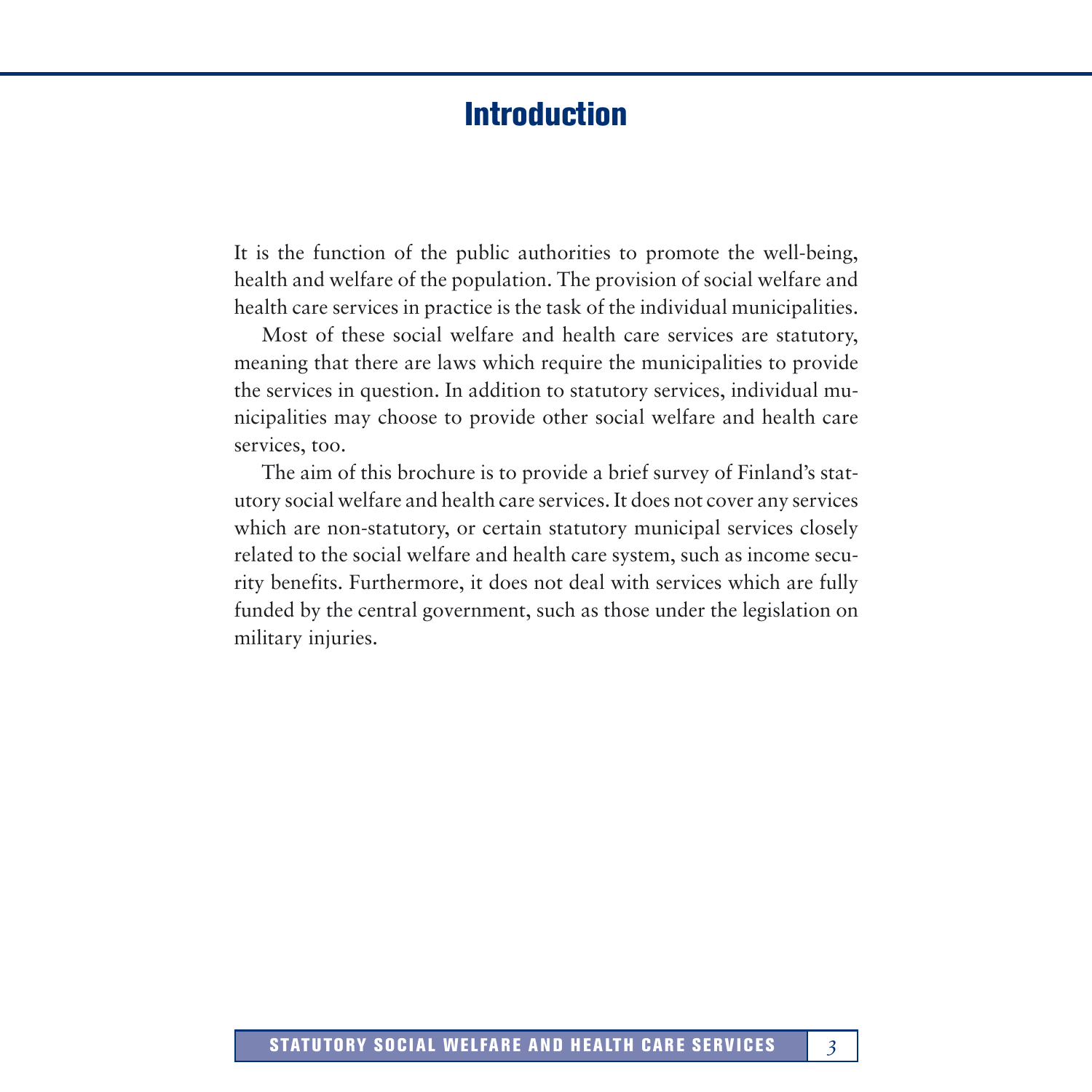# **Contents**

| 1. General                                                                                                  | 5             |                                        |    |
|-------------------------------------------------------------------------------------------------------------|---------------|----------------------------------------|----|
| 2. Statutory social welfare services<br>3. Statutory health care services<br>4. The status of service users | 9<br>14<br>17 |                                        |    |
|                                                                                                             |               | <b>5. Extent of statutory services</b> | 19 |
|                                                                                                             |               | 6. The quality of statutory services   | 20 |
| 7. Service provision: methods and funding                                                                   | 21            |                                        |    |
| 8. Supervision of resources and quality                                                                     | 22            |                                        |    |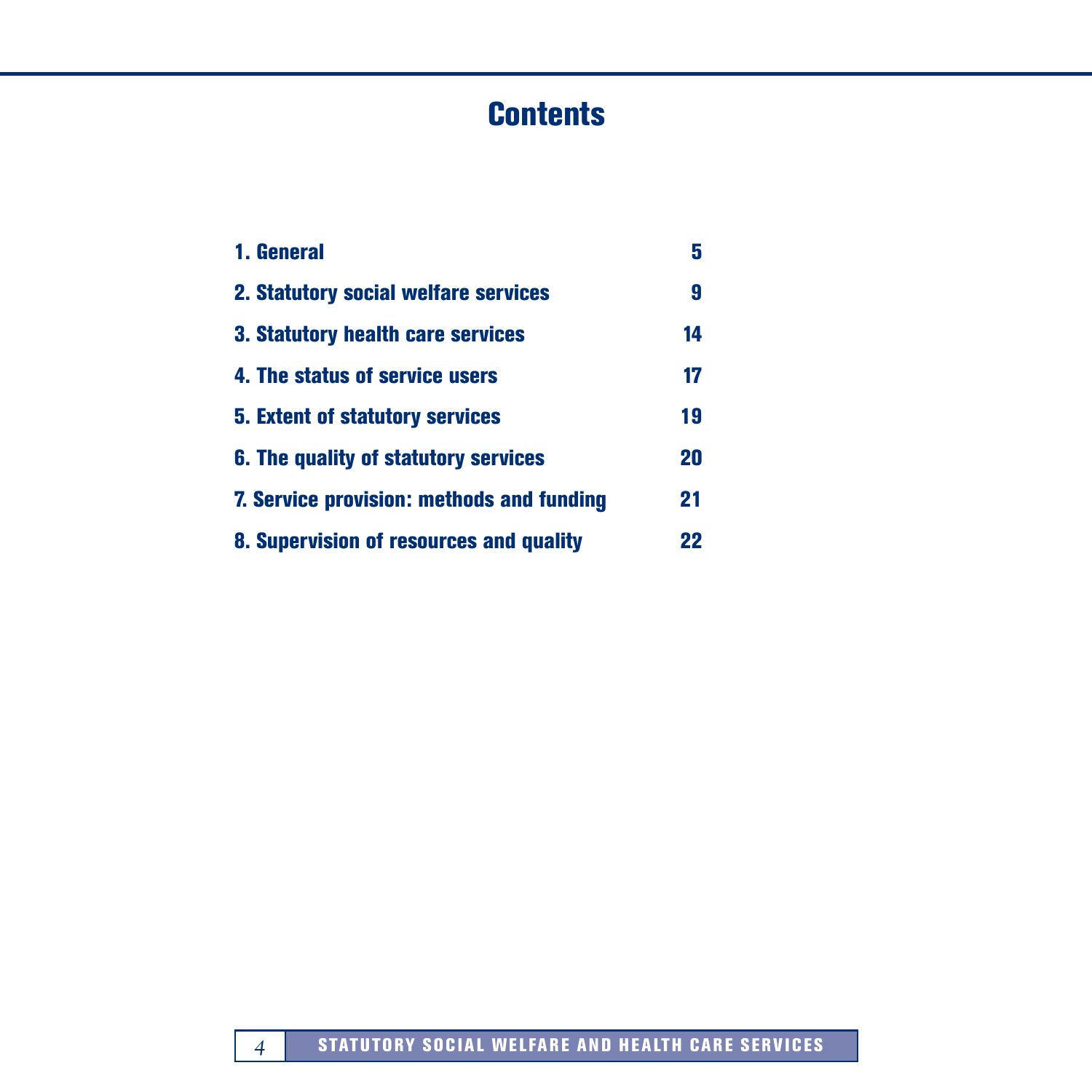# **1. General**

#### <span id="page-4-0"></span>**Social rights as a basic principle**

The duty of the public authorities to promote the welfare, health and safety of the people derives from the Finnish constitution. The duty in question is defined in more detail in the Finnish legislation on social welfare and health care. The legislation on the status and rights of patients and clients of the social welfare system also implements this constitutional mandate.

Economic, social and educational rights were enshrined in the Finnish constitution in the constitutional reform of 1995. These rights are relevant for social welfare and health care services primarily in terms of the constitutional stipulation on the right to social security.

This states that all those unable to provide for themselves the security they need for day-to-day life are entitled to the necessary basic income and care. This is a subjective right of everyone. The social welfare and health care services represent one way of ensuring that this right is extended to everyone. The provision also states that the public authorities must guarantee adequate social welfare and health care services for all, and promote public health. The public authorities must also support families and others who take care of children in their efforts to ensure children's wellbeing and the provision of education for children as individuals. The current legislation on social welfare and health care services defines how access to services must be ensured in practice.

'Basic security' and 'basic services' are two key concepts which occur in the law texts. Their exact meaning has not, however, been defined in the law or elsewhere.

Patients' rights and the rights and status of clients of the social welfare services have been emphasized in recent legislation. This represents fur**1**

**2345678**

÷

œ

 $\sim$ 

 $L_{\mathbf{P}}$ 

 $\mathbb{R}$ 

 $\epsilon$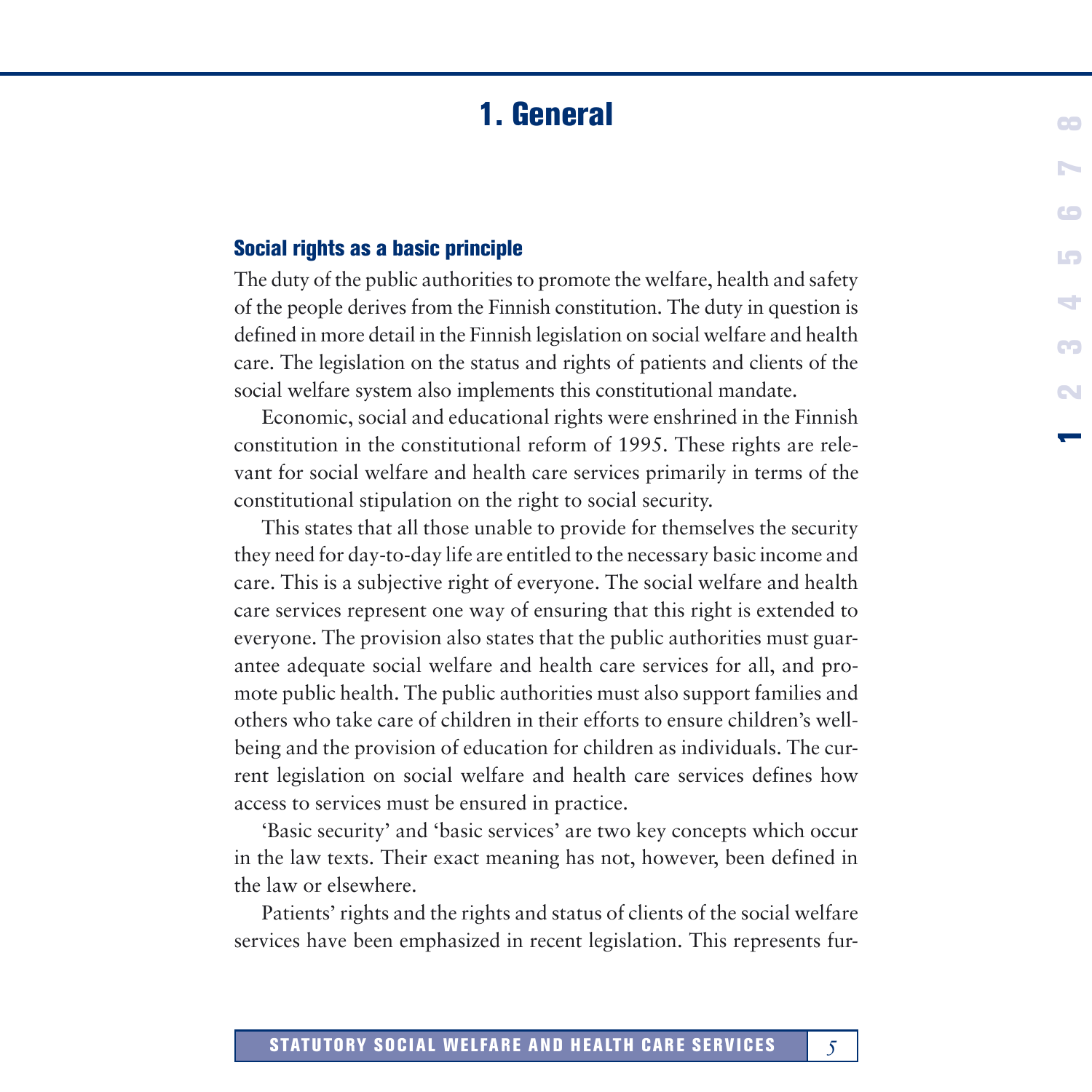ther work to implement the constitutional mandate of promoting and ensuring basic rights for everyone.

#### **Subjective rights and rights based on budget appropriations**

There are various legislative provisions on individuals' rights to social welfare and health care services. Secure provision of certain services is considered so important that the legislation gives the individual what is known as a 'subjective right' to specific services. These include children's daycare, certain statutory services for people with disabilities, and the right to emergency medical care. Municipalities are required to reserve adequate funds for the provision of these services in all circumstances.

Many social welfare and health care services are, however, based on budget appropriations. This means that individual clients are entitled to these services only within the limits of the funds allocated to them by the municipality in its budget. Thus, services may be targeted at those who need them most. The general principle is, however, that service needs should be assessed on a case-by-case basis, and that services cannot be refused simply by pointing to a lack of funds.

#### **Service provision**

The responsibility for providing social welfare and health care services lies with the municipalities. These are required by law to provide social welfare and health care services for their residents, but the legislation does not set down detailed requirements for the extent, content or method of this service provision.

The municipalities may provide services as part of their own operations, through membership of a joint municipal board, or by purchasing services from other municipalities or private providers. Operations may thus vary from one municipality to the next, depending on local conditions and the specific needs of the local population. This emphasizes the responsibility of municipal elected officials and other local policy-makers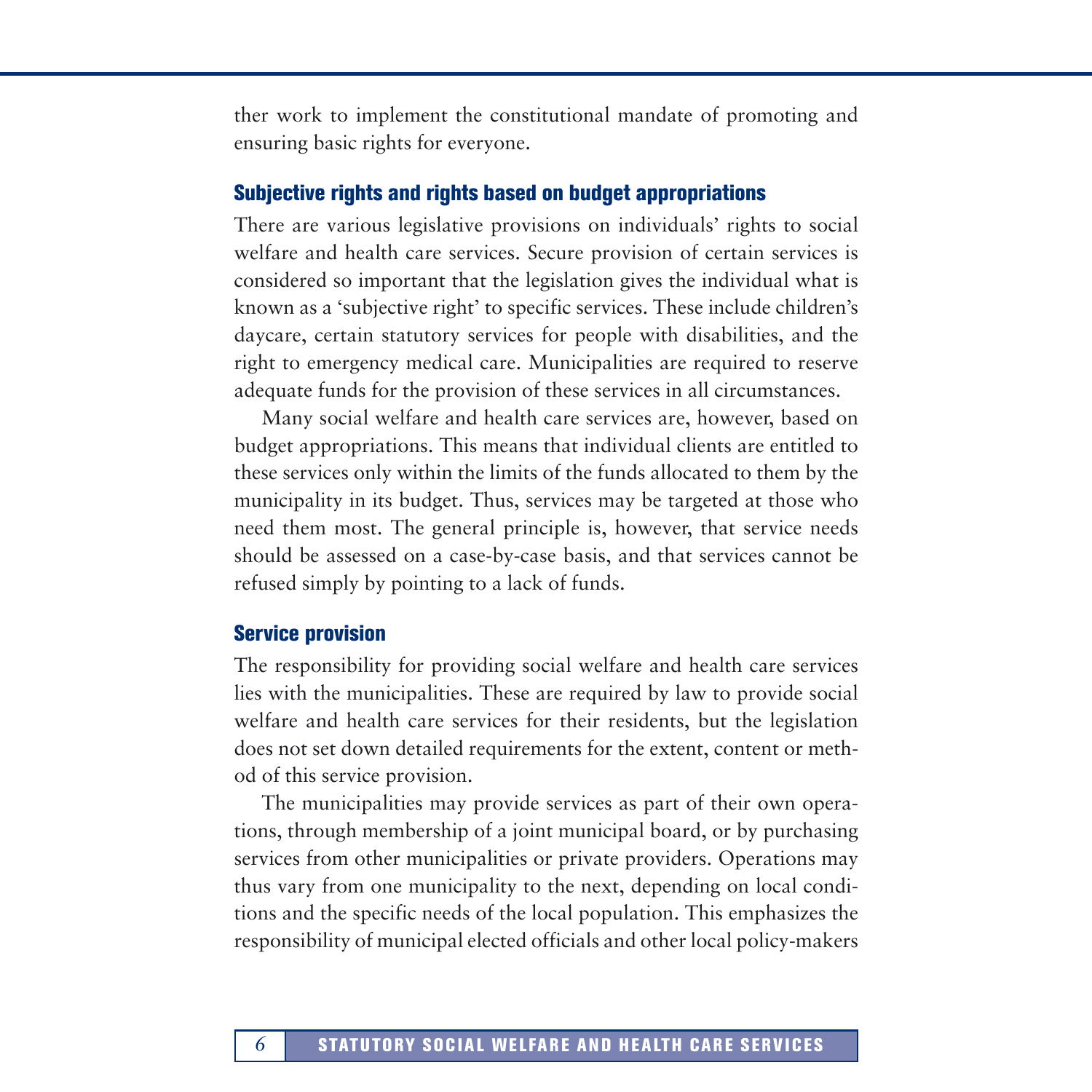for ensuring that service quality and provision correspond to the needs of local people.

#### **Legislation on social welfare and health care services**

The legislation on social welfare and health care consists of certain key general acts and the special legislation which applies to certain sectors. Social welfare and health care services are primarily based on the general acts. Those who cannot be provided with adequate service under the provisions of the general acts are entitled to the services set down in the special legislation.

This special legislation is designed to ensure the welfare of certain special groups, including those with mental health or substance abuse problems. By contrast, there is no separate legislation on, for instance, care for old people, which is provided as part of general social welfare and health care services. Home care for old people is, for instance, dealt with in several different acts and decrees within the legislation on social welfare and health care.

**1**

**2345678**

 $\overline{\phantom{a}}$ 

CO

N

LO

œ

 $\sim$ 

 $\blacksquare$ 

In **social welfare**, the general legislation consists of the Social Welfare Act, plus an Act on the Status and Rights of Social Welfare Clients which entered into force in 2001. The Social Welfare Act sets down the principles which apply to all social welfare services and the provision of general social services. The newer Act on the Status and Rights of Social Welfare Clients defines the main procedures to be used in client services and data protection.

There is separate legislation on care and welfare for children and young people, children's daycare, care for substance abusers, special services for the mentally handicapped, services and support for people with disabilities, support for informal care and family care. There is also separate legislation on the duties of child welfare officers, establishment of paternity, ensuring payment of child maintenance, advisory services for adoptive parents, arbitration of family matters, and arbitration in the implementation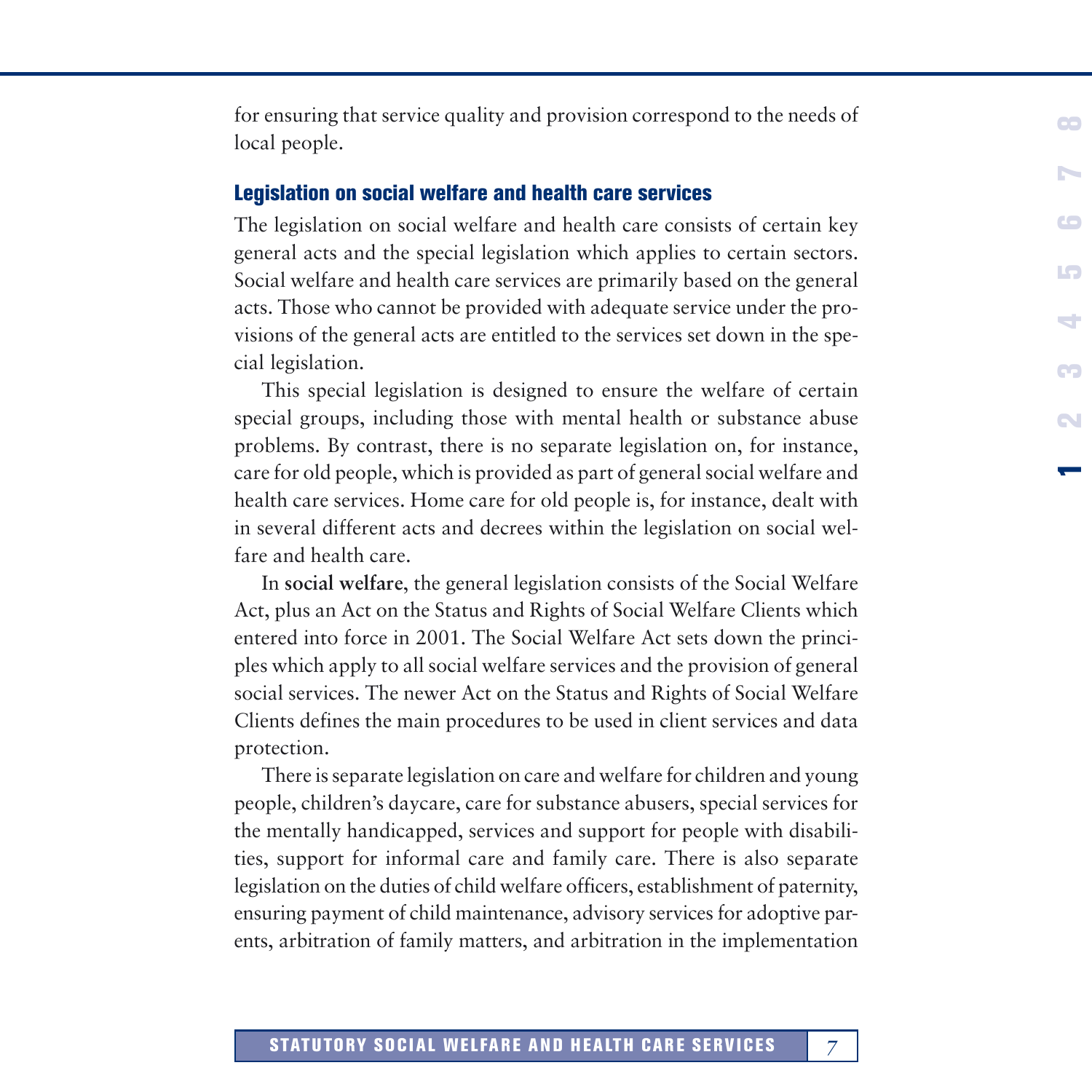of a decision concerning child custody or visiting rights. In September 2001, a new Act on Rehabilitative Work also entered into force.

In **health care services**, the general legislation consists of the Primary Health Care Act and the Act on Specialized Medical Care; these two acts contain general provisions on the municipalities' duty to provide health care and medical care and related operations. The status of users of health care services is regulated by the Act on the Status and Rights of Patients.

There is separate legislation on occupational health care, mental health services and the prevention and treatment of communicable diseases.

The following is a general overview of the social welfare and health care services that municipalities are required to provide. More details can be found in the acts, decrees and other regulations concerning the individual forms of care.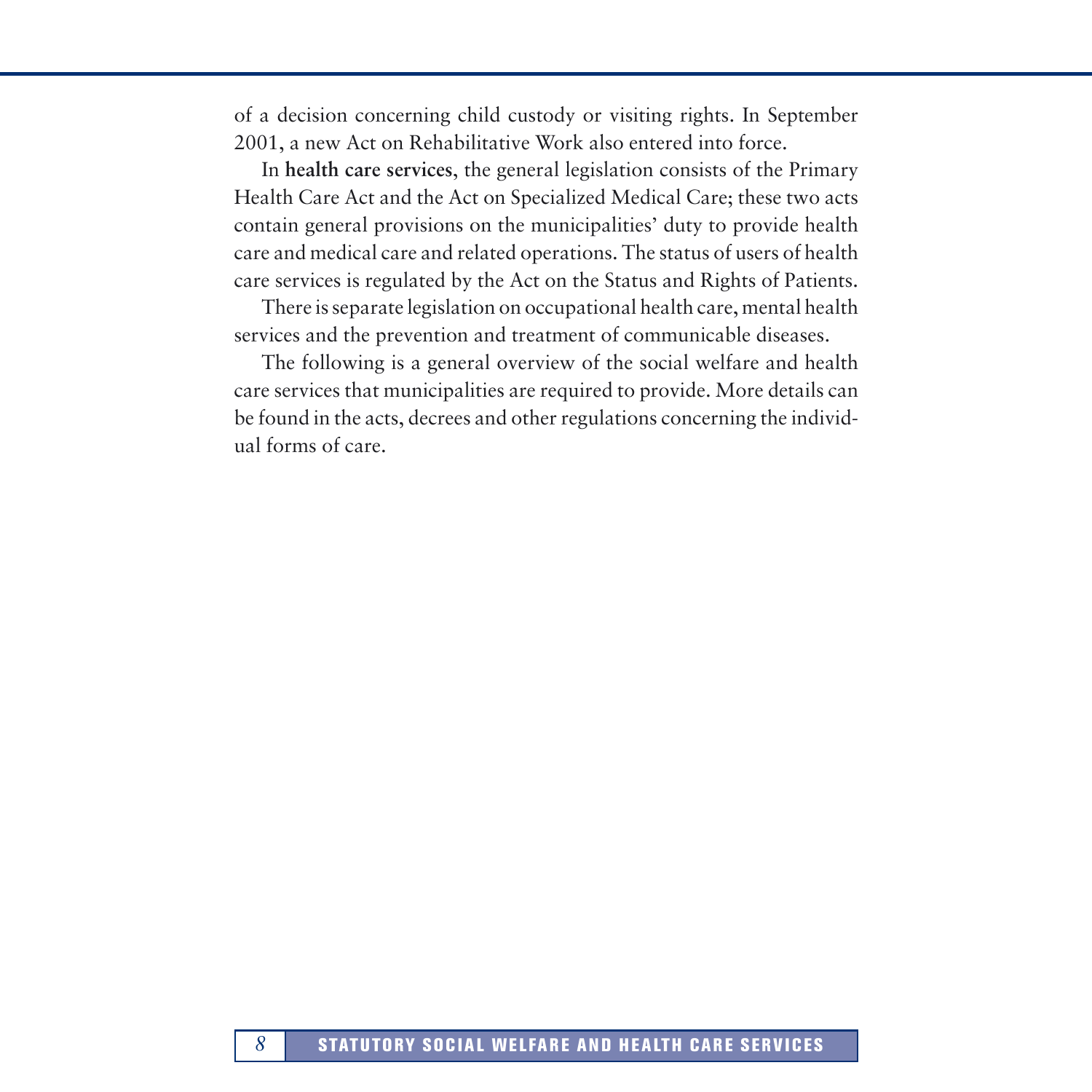# <span id="page-8-0"></span>**2. Statutory social welfare services**

The Social Welfare Act states that it is the duty of municipalities to provide general social welfare services, which are: social work, child guidance and family counselling, home help services, housing services, institutional care, family care and support for informal care.

Municipalities are also required to ensure the provision of certain other social welfare services mentioned in the Social Welfare Act, on which there is special legislation (see previous section).

Urgent statutory social welfare services must be provided whenever needed, regardless of the time of day.

**1**

**2**

CO

**345678**

÷

LO

 $\blacksquare$ 

 $\bullet$ 

N

*The statutory social welfare services are:*

#### **Social work**

Social work refers to the guidance, advisory services and help in solving social problems provided by professional social welfare staff, as well as other support measures which help individuals and families to cope, maintain and improve their security, and promote the functioning of communities.

#### **Child guidance and family counselling**

Child guidance and family counselling means that expert advice is provided on issues involving the raising of children and on family matters generally, and that there is social, psychological and medical research and care available to help children grow and develop in the best possible way.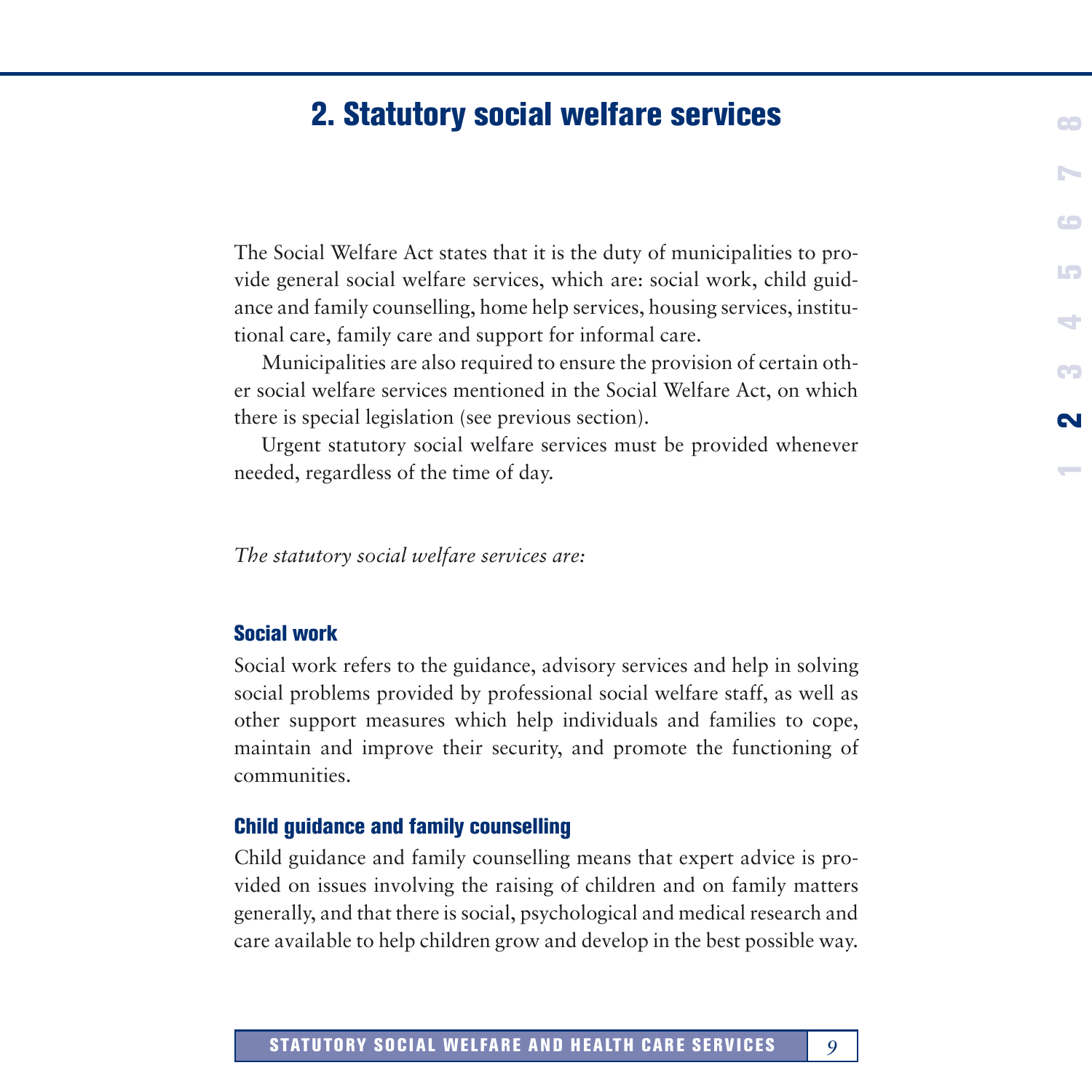#### **Home help services**

Home help services are provided because of reduced functional capacity, the family situation, stress, illness, a new baby, disability or other such reason for those who need help in coping with everyday chores and tasks.

#### **Housing services**

Housing services are provided for people who need help or support in finding housing for specific reasons.

#### **Institutional care**

Institutional care is given to people who need help, medical care or other assistance which cannot be arranged or would be unreasonably difficult to arrange in their own home using other social services.

#### **Family care**

Family care is provided for a person who cannot be reasonably well cared for, raised or generally looked after at home or with the aid of other social welfare and health care services, but who is nevertheless not considered to be in need of institutional care. The maximum number of people cared for in a family environment is prescribed in the Social Welfare Act. The Family Carers Act contains provisions on the position and duties of a family carer.

#### **Support for informal care**

Support for informal care is a form of care payment and support service provided for those looking after an old, disabled or ill person at home. What it actually comprises it set down in a care and service plan drawn up for the person concerned.

#### **Care for children and young people**

The Child Welfare Act stipulates that municipalities must ensure that their child welfare services correspond to the actual need, in terms of both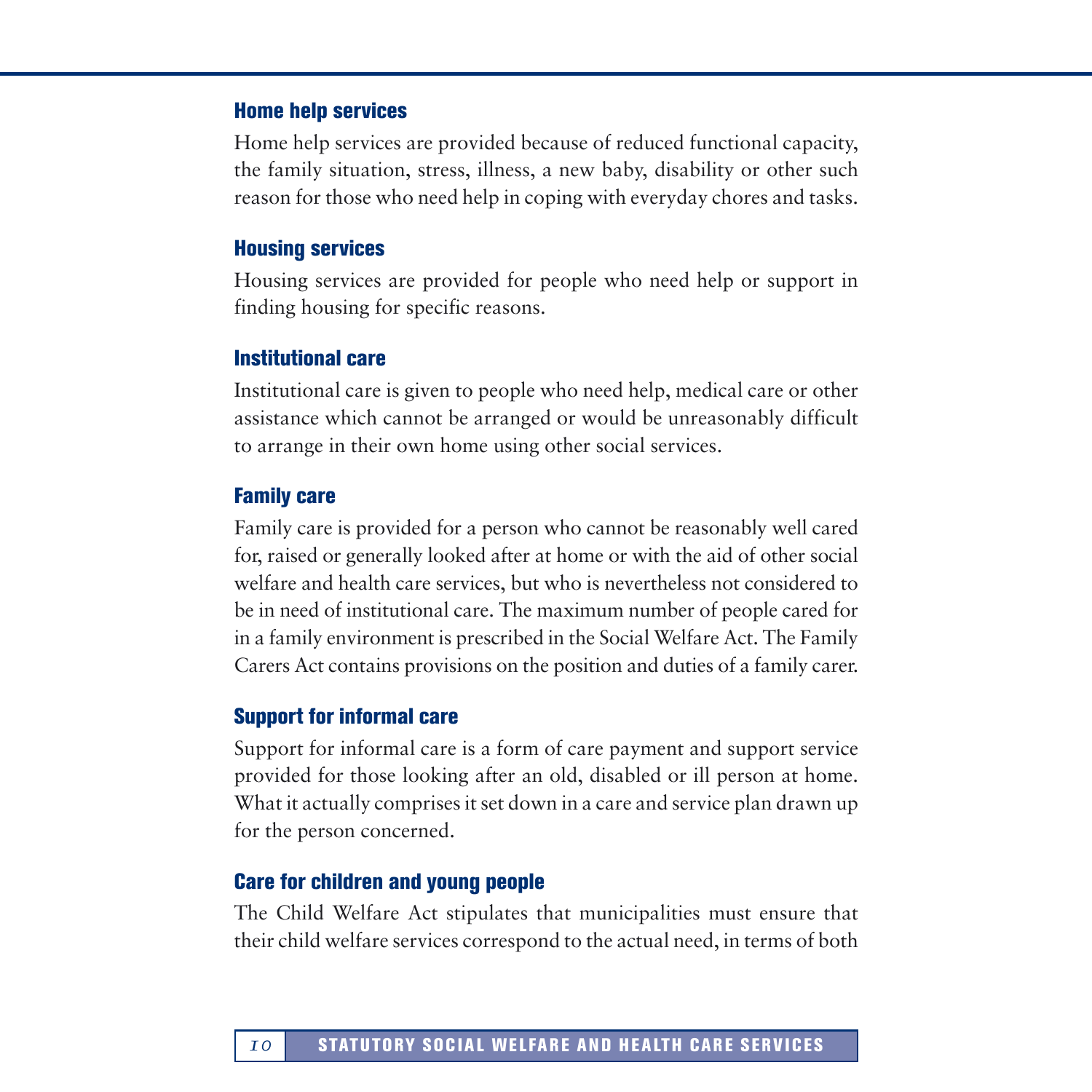content and extent. Child welfare should also be taken into account in developing other municipal services.

Where the need for child welfare actions arises essentially from inadequate income, poor housing conditions or actual homelessness, or where these factors constitute an essential obstacle to the rehabilitation of a child and family, or a young person who has been a child welfare client before the age of 18 and is striving to start an independent life, the municipality is required to provide financial support and remedy housing conditions or to provide housing without delay.

#### **Children's daycare**

Under the Children's Daycare Act, municipalities are required to ensure that children's daycare is available on the scale and in the form that needs in the municipality dictate, in the form of daycare either provided or supervised by the municipality.

**1**

**2**

CO

**345678**

LO

 $\overline{\phantom{a}}$ 

68

N

 $\blacksquare$ 

As far as possible, daycare should be provided in the form preferred by the child's parents or guardians. Municipal daycare services should further be arranged so as to ensure that the need for child care and education in different age groups are met equally and according to local needs.

A child's parents or other guardians are entitled to full-day municipal daycare for their child, or under certain conditions, to child home care allowance or private child-care allowance.

The right to daycare, child home care or private child-care allowance begins at the end of the period of maternity, paternity or parental allowance as laid down in the Health Insurance Act. The right ends when the child begins compulsory education in a primary school or other similar school as defined in the Basic Education Act. If the child goes to pre-school before beginning primary school, additional part-time daycare may be provided.

Applications for daycare for a child under school age must be submitted at the latest four months before the child needs the daycare. Where the need for daycare cannot be anticipated due to the nature of the parents'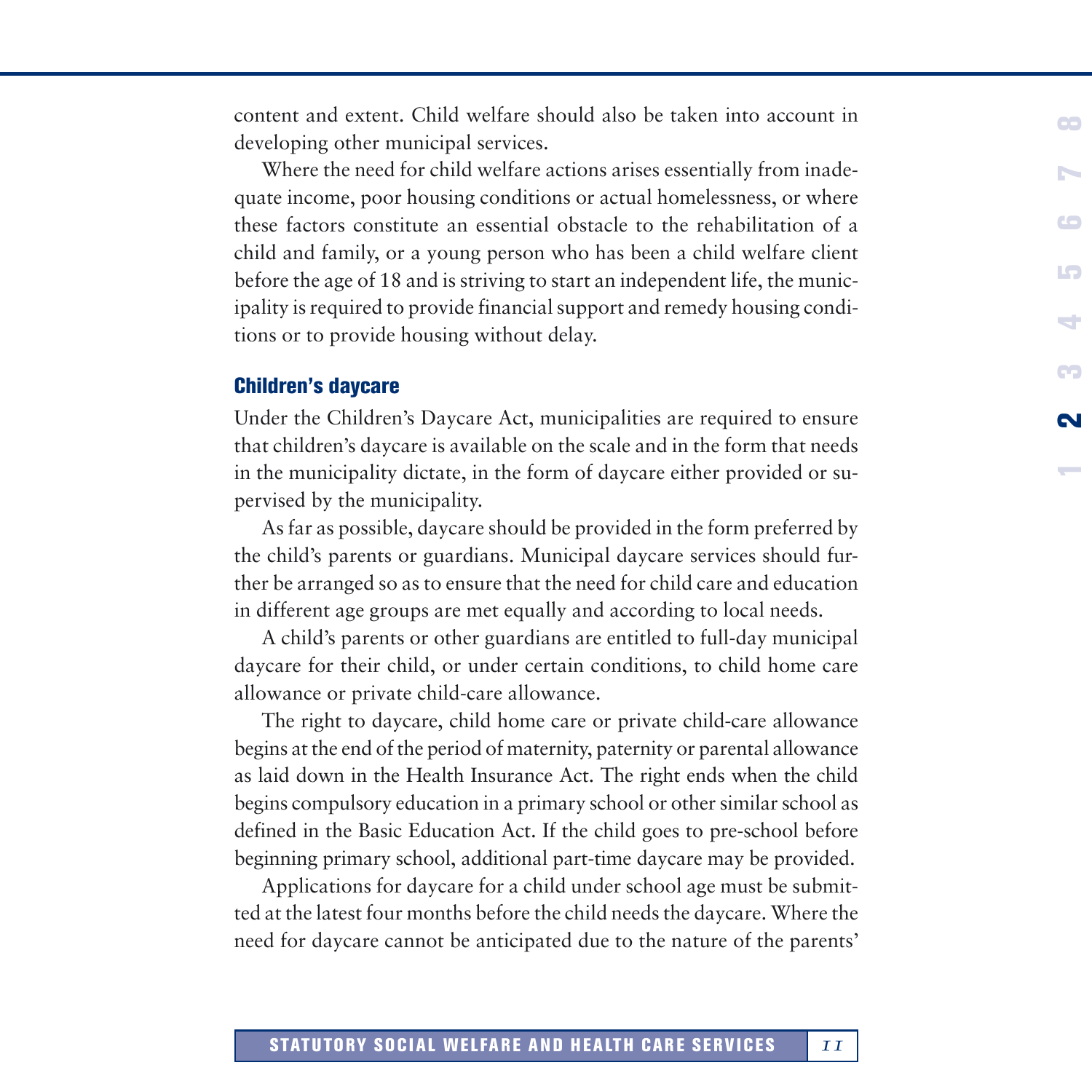work or studies, applications for daycare should be submitted at least two weeks before the daycare is needed.

In providing daycare for children who are not unconditionally entitled to daycare, priority should be given to those who need daycare for social or educational reasons.

More detailed provisions on the number of children permitted in a daycare centre or in family daycare and on the personnel employed to care for them are issued by decree.

Municipalities are required to ensure that children who speak Finnish, Swedish or Sami receive daycare in their mother tongue. The language and culture of Romani and immigrant children should also be supported.

#### **Substance abuse**

Under the Act on Welfare for Substance Abusers, municipalities must ensure that care for substance abusers is provided in the form and on the scale required by local needs. Welfare for substance abusers must be provided by developing general social welfare and health care services, and also by providing services specifically designed for substance abusers. These services should primarily be provided in the form of non-institutional care.

Services for substance abusers should be provided according to the need for help, support and care of individual clients and their families.

#### **Special care for people with mental disabilities**

Under the Act on Special Care for the Mentally Handicapped, special care is provided for a person whose development or mental abilities have been limited or disrupted by illness, defect or disability, whether congenital or acquired in childhood, and who cannot obtain the services needed under the general legislation.

The special care services include health care, counselling, rehabilitation and functional training, occupational activities and housing, the provision of assistive devices and other necessary services.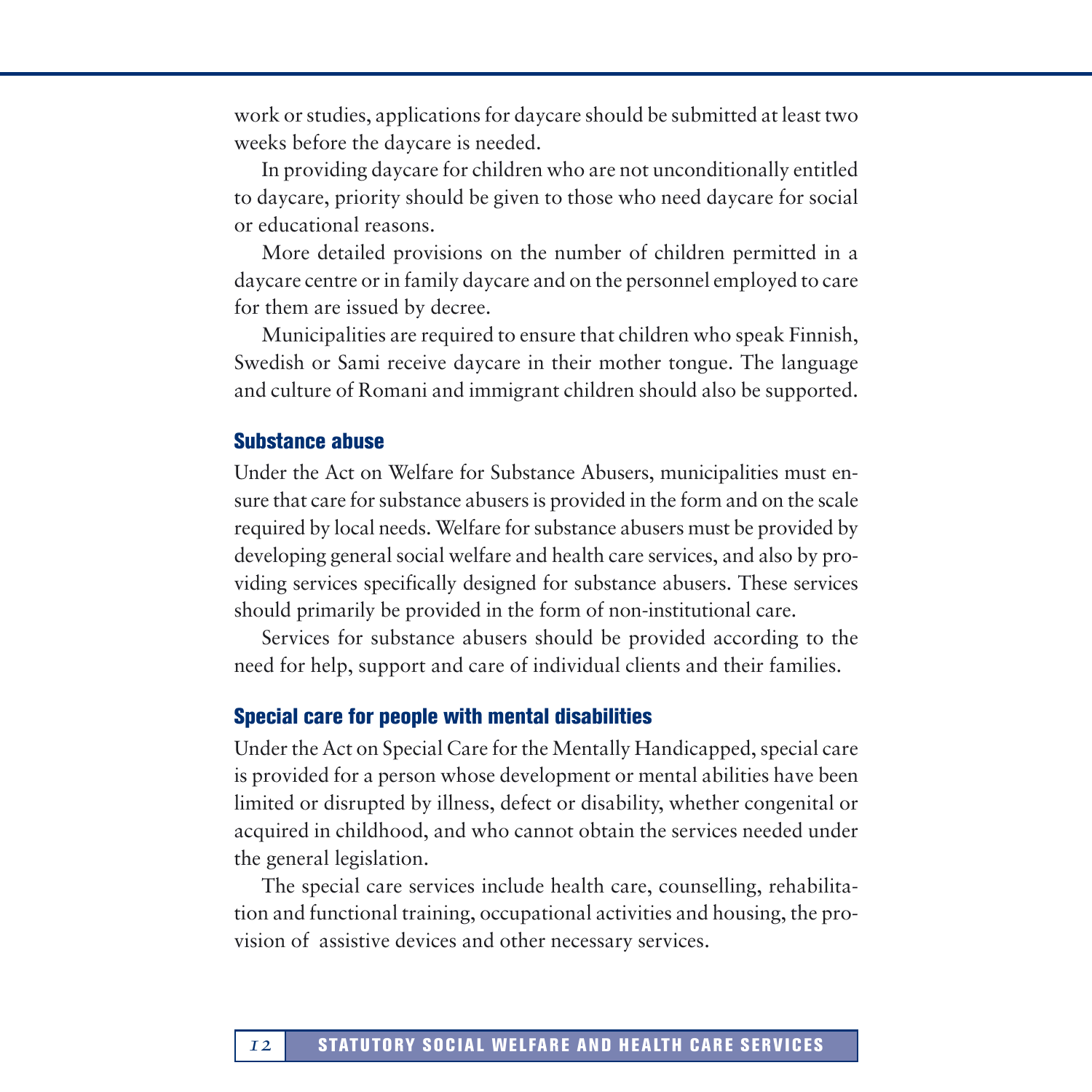#### **Services and assistance for people with disabilities**

Under the Services and Assistance for the Disabled Act, municipalities are required to ensure that services and assistance for people with disabilities are provided in the form and on the scale needed in the local community. Services for people with disabilities should also be available in their mother tongue.

The services and assistance needed by people with disabilities should be planned to help people live independent lives. To this end, a service plan should be drawn up in cooperation with the disabled person and his or her parent or guardian, defining the services and support needed.

Municipalities are required to provide reasonable transportation services for people with severe disabilities, including escorts, interpreters and service housing. People with severe disabilities should also be reimbursed for necessary alterations in their housing arrangements and the expenses incurred in acquiring equipment and appliances needed in the home.

**1**

**2**

CO

**345678**

LO

 $\overline{\phantom{a}}$ 

N

 $\blacksquare$ 

The Act also mentions services and assistance that can be provided by municipalities within the framework of their budget appropriations for the purpose. These include rehabilitation counselling, adjustment training and reimbursement of the cost of hiring a personal assistant.

Municipalities may also provide sheltered work or other forms of occupational activity. A Government bill regarding changes in the sheltered work system was submitted in autumn 2001.

#### **Rehabilitative work**

Actions under the Act on Rehabilitative Work, which entered into force in 2001, are designed to improve the opportunities of long-term unemployed receiving labour market support or income support to find work on the open labour market. The Act also helps such people to attend training or other labour administration programmes designed to improve employment potential.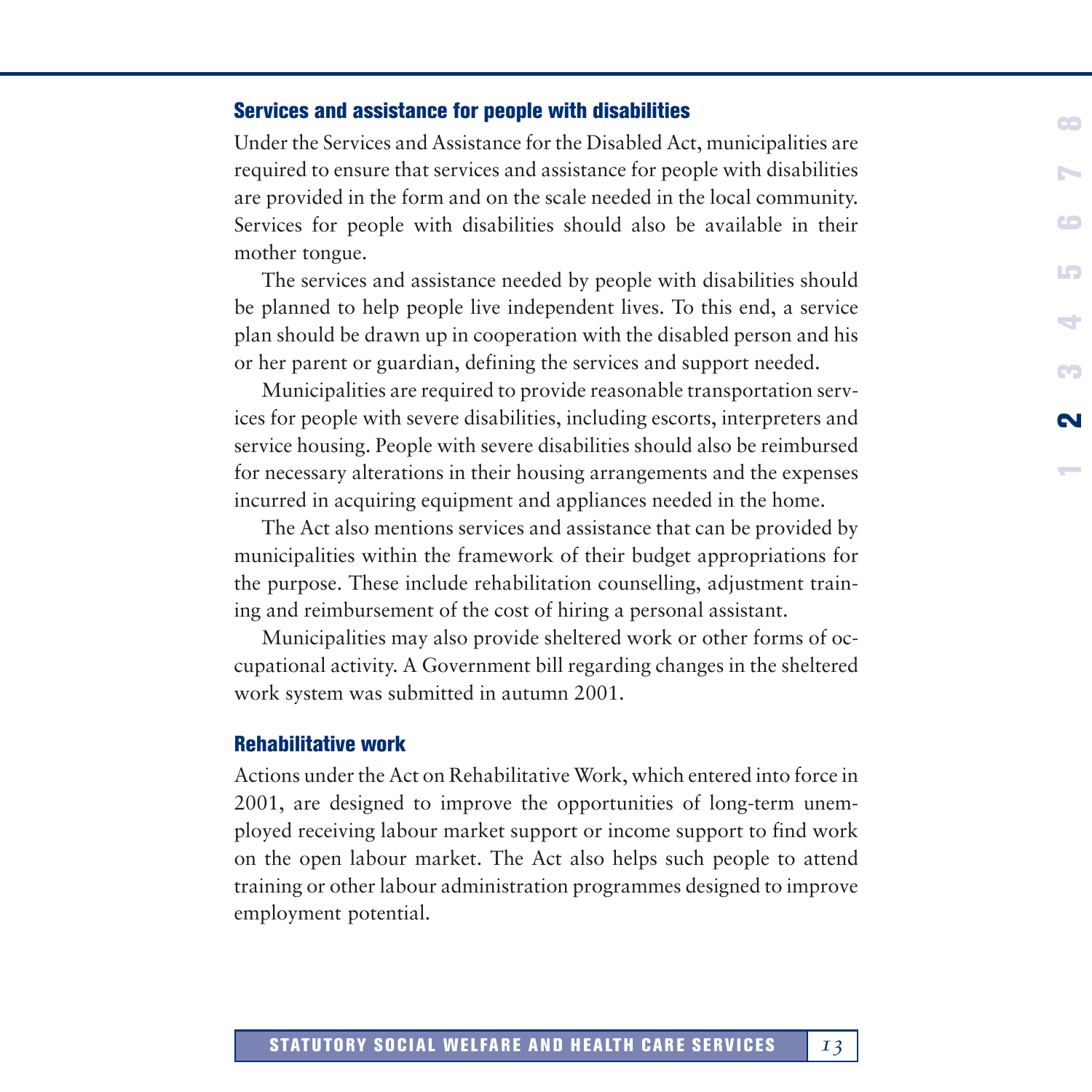# **3. Statutory health care services**

<span id="page-13-0"></span>The Primary Health Care Act and Decree place certain health care provision duties on the municipalities. There is also separate legislation on specialized medical care, mental health services, the prevention and care of communicable diseases and occupational health care.

#### *The statutory health care services are:*

#### **Health care advice**

Municipalities are required to provide health care advice, which includes health education, advice on birth control and general health checks.

#### **Medical care and rehabilitation**

Municipalities are required to provide medical care for local residents. This includes medical examination and treatment, and also medical rehabilitation. Medical care can be provided at health centres as non-institutional care or in health centre wards, or in the form of home nursing. Emergency medical services must be available to all, regardless of where they live.

Rehabilitation must be provided insofar as this is not the function of the Social Insurance Institution. The content of rehabilitation is specified in more detail in the Decree on Medical Rehabilitation. The main responsibility for providing assistive devices lies with the health centre or hospital.

#### **Transportation of patients**

Municipalities must ensure that transportation is available for patients and maintain emergency medical care services, with the exception of the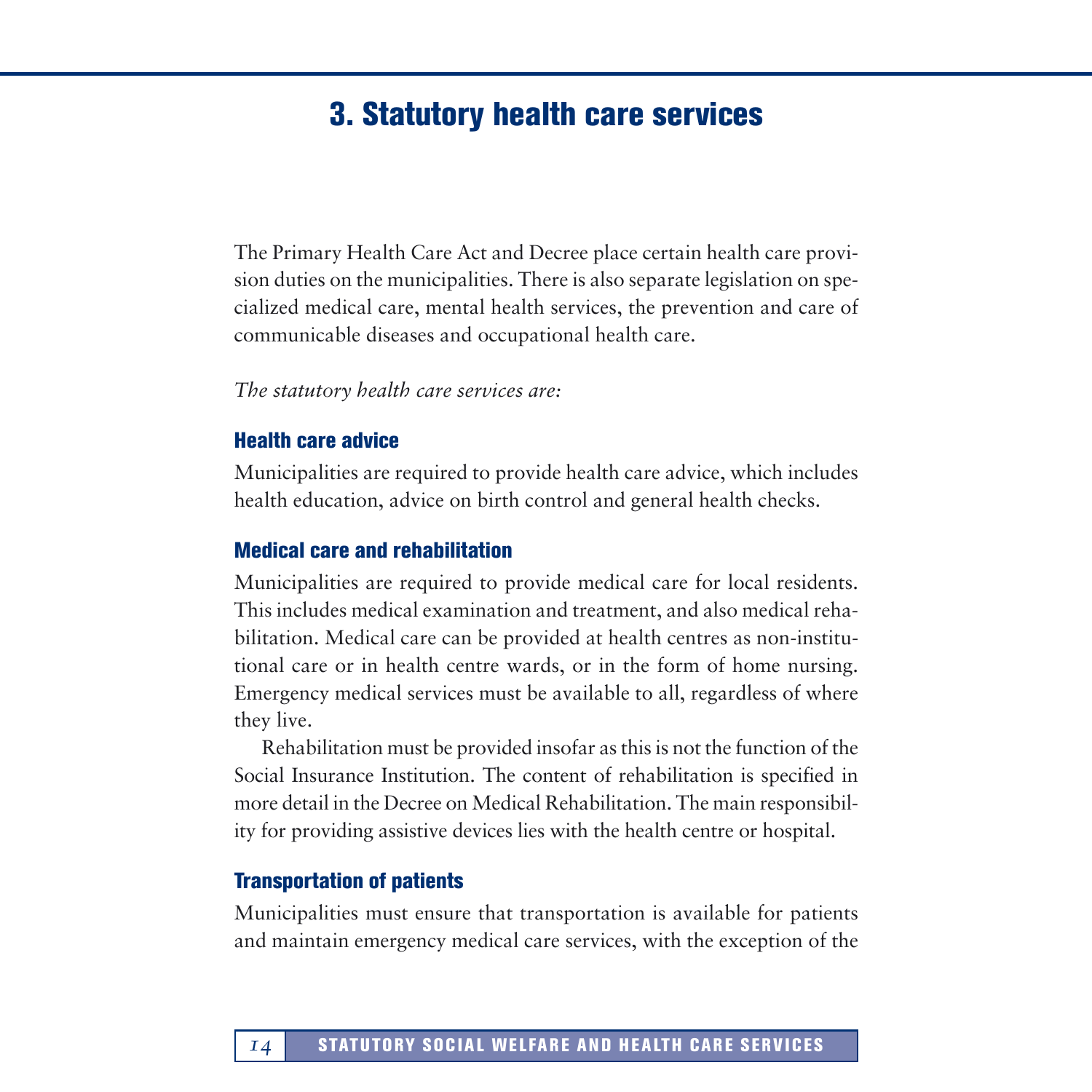acquisition and maintenance of airborne rescue or special rescue vehicles for difficult ice conditions or the like.

#### **Dental care**

Municipalities are required to provide dental care. This includes education and preventive work as well as dental check-ups and treatment. Dental care must be available to all regardless of age. Up to November 30, 2002 it will, however, be possible to limit access to care for those born in 1945 and earlier.

#### **School health care**

School health care is also the responsibility of the municipalities; this includes supervising the health conditions at comprehensive schools and upper secondary schools, and health education and health care services for schoolchildren, including any special tests necessary. These include eyesight and hearing examinations by the relevant specialists, laboratory tests, x-rays or other special tests ordered by a specialist, and examinations by a psychiatrist or psychologist.

**1 2**

**3**

**45678**

LO

÷

 $\blacksquare$ 

 $\bullet$ 

N

#### **Student health care**

Municipalities are also required to provide student health care for students at educational institutions other than those included under the previous section, including supervising the health conditions at the educational institutions in question, health care and specialized medical care, and dental care for students. Municipalities may, however, allot the responsibility for providing health care for university students to the Student Health Foundation.

#### **Screenings**

Municipalities are required to arrange screenings and certain other mass examinations. Breast cancer screening is arranged for women aged 50-59,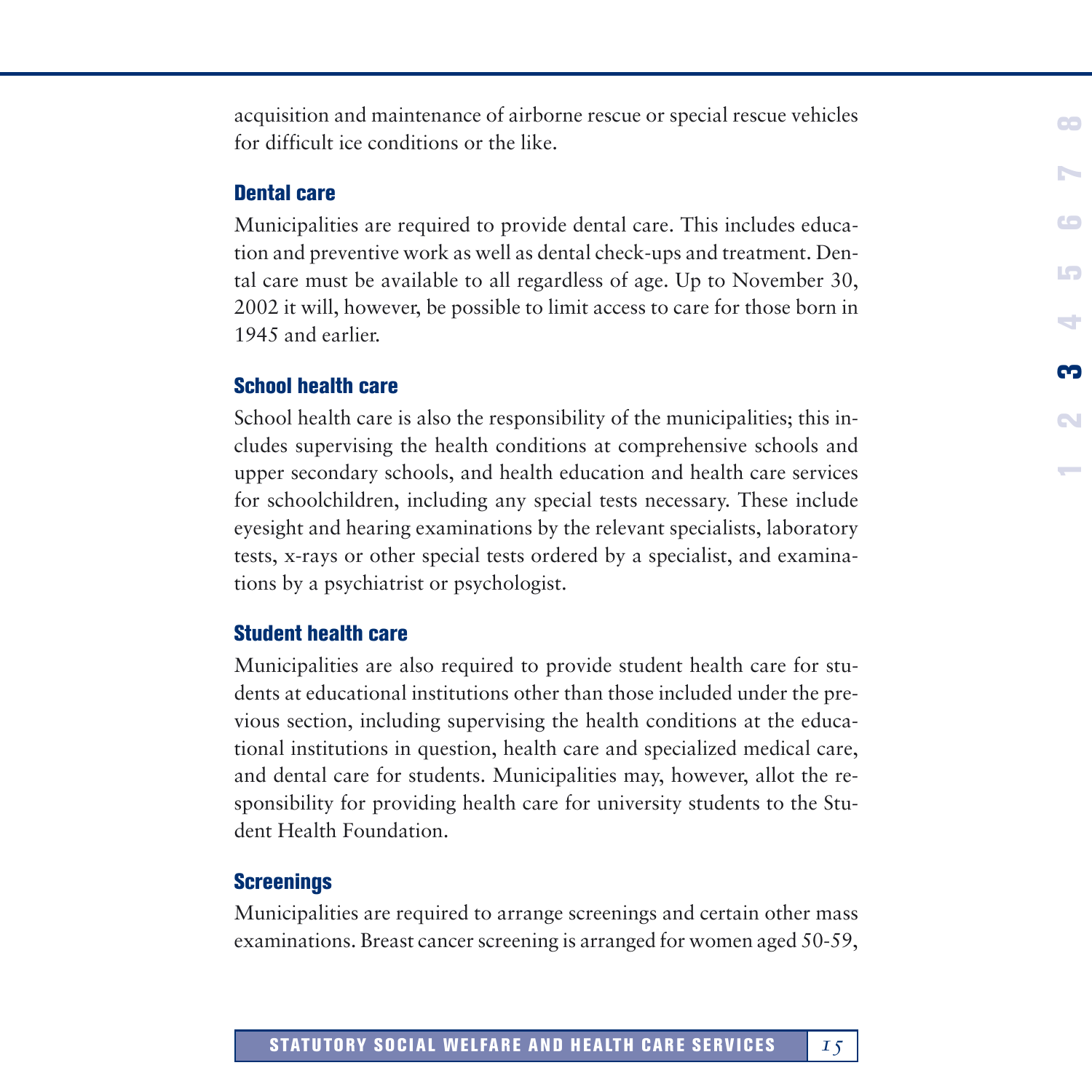and women aged 30–60 are screened as a preventive measure against cervical cancer.

#### **Specialized medical care**

Specialized medical care refers to health care services involving the prevention, examination, treatment and rehabilitation of medical conditions within the specialized fields of medicine and dentistry. There is no detailed legislation on the required scale and quality of specialized medical care. The home municipality is, however, responsible for ensuring that people receive the specialized medical care they need.

#### **Occupational health care**

Municipalities must provide occupational health services for employees and entrepreneurs.

Some municipalities are also required to provide special seamen's health care services and occupational health care for seamen.

#### **Mental health services**

Municipalities are required to provide mental health services under either their primary health care or their social welfare services.

They are also required to provide the mental health services appropriate to a health centre. Hospital districts are responsible for mental health services provided as part of specialized medical care.

The content and scale of services must correspond to local needs. Services should primarily take in a non-institutional form, and comprise support for people in seeking treatment on their own initiative and coping independently.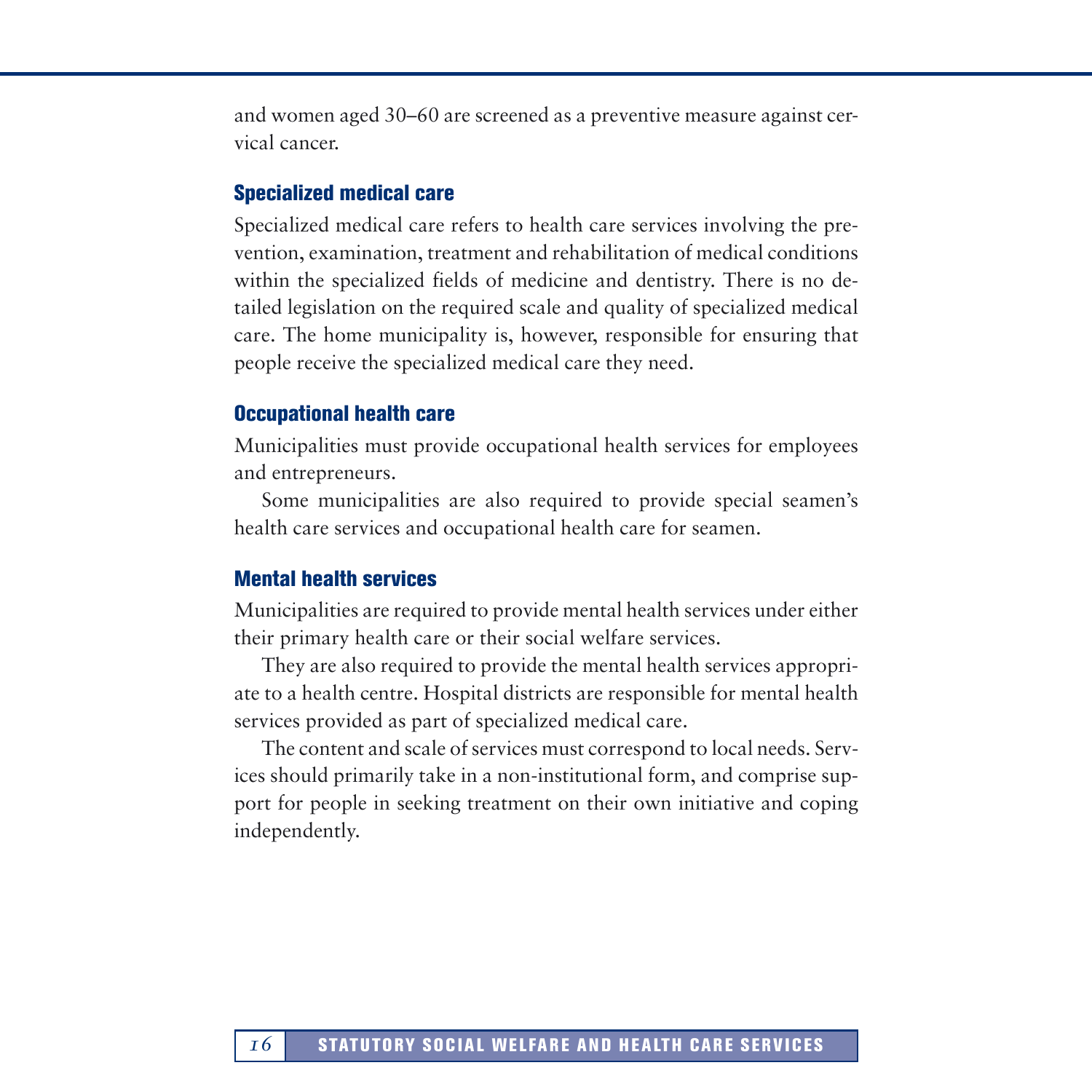# **4. The status of service users**

<span id="page-16-0"></span>The Act on the Status and Rights of Social Welfare Clients lays down principles for the participation, treatment, and legal rights of social welfare clients.

According to the Act, clients are entitled to receive social services of a high quality as well as considerate and non-discriminatory treatment, from the authorities implementing social welfare. Clients' beliefs and privacy must be respected and their human dignity preserved. Special attention must be given allowing the client a say in the social services allocated, and to ensuring the client's right of self-determination in general.

In the provision of social welfare services, the primary aim should be to help clients to live independently by giving them the financial means and other support necessary to cope on their own in their day-to-day life. **1**

N

÷

œ

La

œ

N

 $\epsilon$ 

The Act on the Status and Rights of Patients requires the health care and medical care given to patients to be of a high quality. Human dignity must be safeguarded and respect shown for individual beliefs and privacy. If care or treatment cannot be provided immediately, the patient must be either instructed to wait for care or referred elsewhere for treatment. Patients must be advised of the reasons for any delays and told how long the waiting time is expected to be.

Municipalities are generally required to provide social welfare and health care services for their own inhabitants, i.e. the people who live permanently in that municipality according to the definition in the Municipality of Residence Act. Social welfare services are provided regardless of residence if circumstances so demand, for instance when those studying or working in a municipality need such services. Similarly, school or student health care must also be provided for the pupils and students at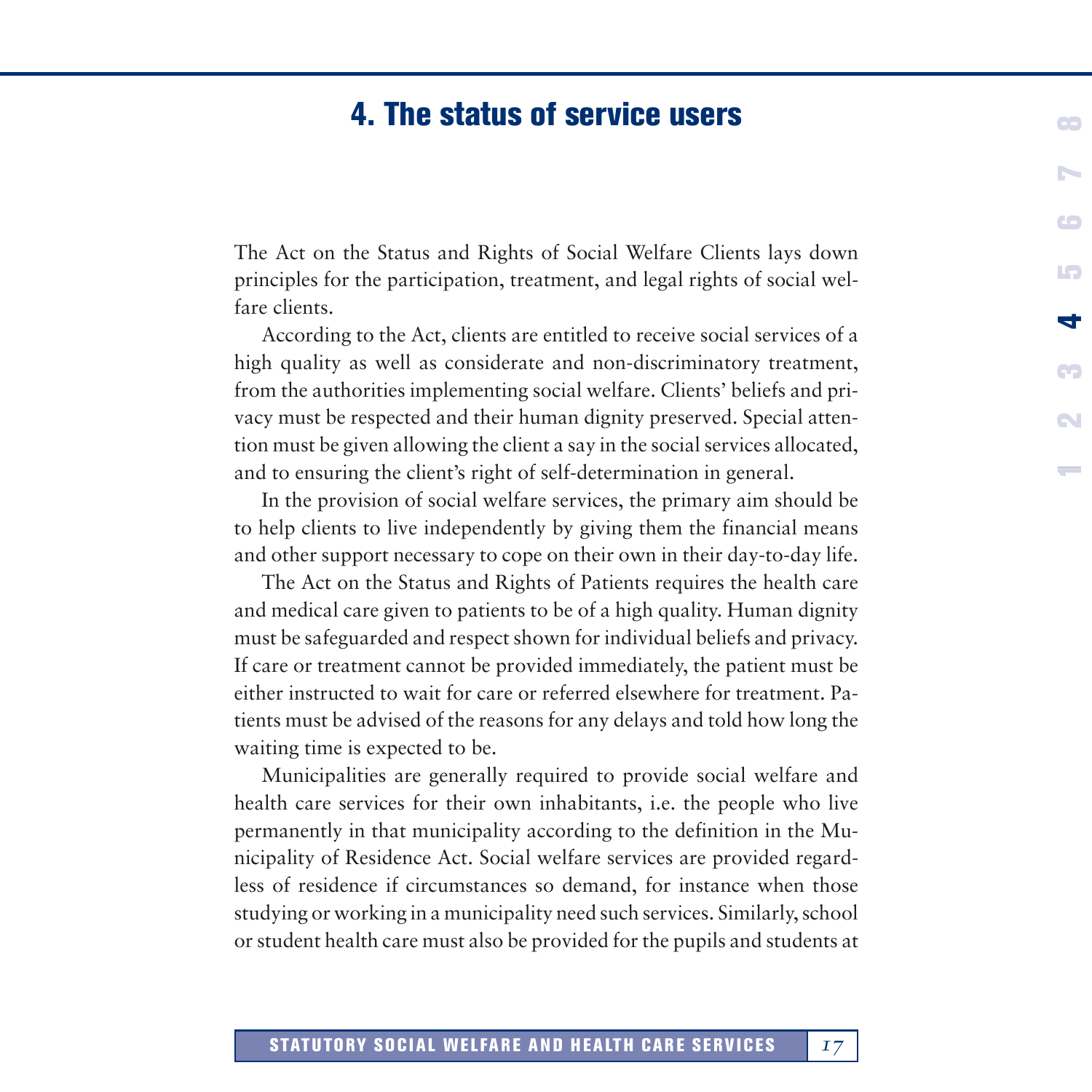educational institutions in the municipality. Occupational health care must be provided for the employees at workplaces in the municipality and entrepreneurs operating there.

In emergencies, municipalities are expected to provide social welfare and health care services regardless of the patient's/client's municipality of residence; this also applies in situations covered by international reciprocal agreements.

Under the Nordic Agreement on Social Services and Social Assistance, citizens of the Nordic countries may use their mother tongue in service situations and they should be provided with the necessary interpreter and translation services as far as possible. There is a separate requirement concerning the provision of interpreter and translation services in cases where a citizen of a Nordic country addresses the social welfare and health care authorities in writing.

Users of municipal social welfare and health care services may be charged a fee for the services within the limits set down in the Act and Decree on Client Fees in Social Welfare and Health Care. Clients are charged the same fee for services purchased by the municipality from private service providers as for municipal services proper.

Clients have a number of channels for appeal in decisions concerning them. In such cases the appeal authority will consider each case individually and decide on the services needed. Provisions on appeal procedures are generally included in the relevant legislation on the service provision.

A client who is dissatisfied with services can also contact the municipal social affairs ombudsman or patient ombudsman.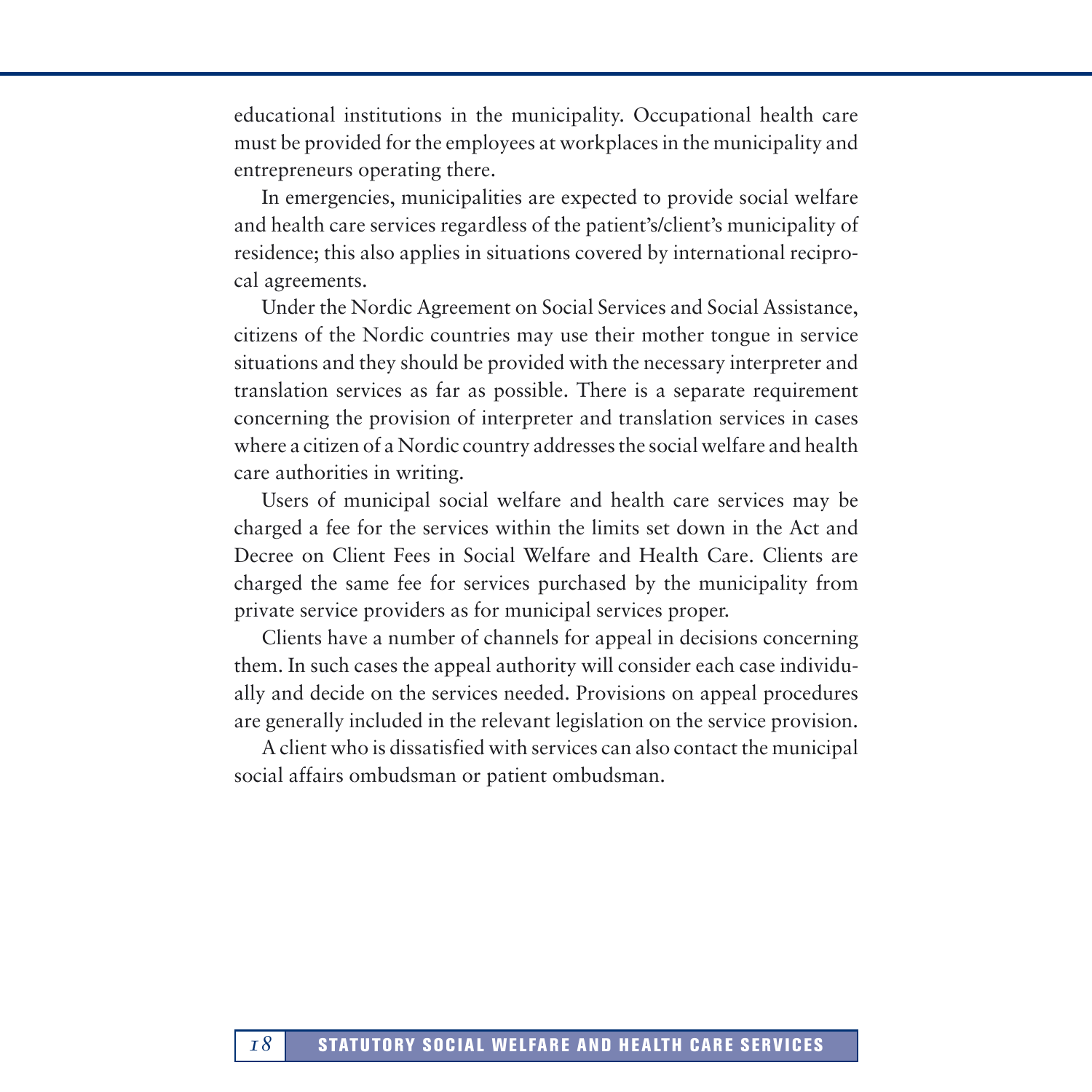# **5. Extent of statutory services**

<span id="page-18-0"></span>Under the Act on Planning and Government Grants for Social Welfare and Health Care, municipalities are required to allocate funds to the social welfare and health care services receiving government subsidy. The Act does not, however, specify the amount of funds to be allocated.

The minimum scale of statutory services is based on the Acts on the provision of specific services, as outlined above.

**1234**

N

œ

**5**

÷

**678**

 $\epsilon$ 

Nevertheless, there are a number of services whose scale is not specified in any detail. In such cases, the municipalities have considerable influence in deciding on the scale of the service in question. One example of such very general provisions might be the requirements for providing specialized medical care laid down in the Act on Specialized Medical Care.

By contrast, there are certain services for which extremely specific requirements are laid down in the law. They include the right to choose between municipal daycare, child home care allowance or private childcare allowance in the case of children under school age.

Between these extremes, there are a number of different ways of defining the requirements for the scale of services that municipalities must arrange for. Some Acts contain very detailed provisions concerning the services and the scale required, without assigning service users any clearly defined right to the services in question. The Primary Health Care Act and Decree are an example of such legislation.

The basic principle ought to be that the resources allocated to operations guarantee all service users equal primary services regardless of where they live or their social status or language. The ultimate aim is that everyone resident in Finland should have equal access to the social welfare and health care services they need.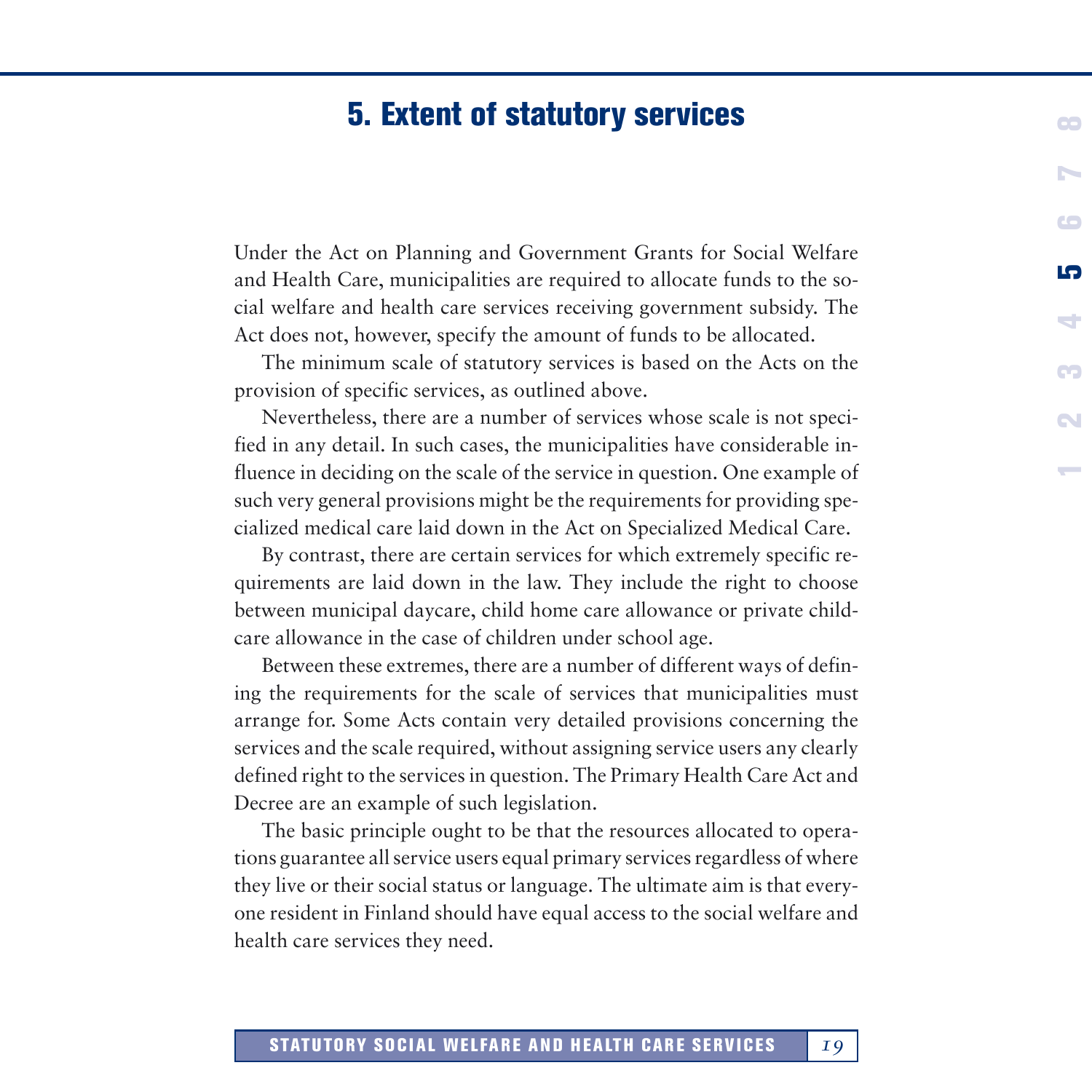## <span id="page-19-0"></span>**6. The quality of statutory services**

There is generally no detailed definition of the quality required of municipal services. In many cases, however, the relevant legislation does lay down principles for specifying the quality of services. In children's daycare, for instance, provisions have been issued by decree on the number of children permitted relative to the number of personnel.

During the period of the Target and Action Plan for Social Welfare and Health Care 2000-2003, quality recommendations to support the municipalities' quality management efforts will be prepared in the fields of care for old people, mental health services, school health care, housing services for people with disabilities, provision of assistive devices and welfare for substance abusers. The national framework for care and services for old people was published in spring 2001 and the quality recommendations for mental health work in autumn 2001.

These quality recommendations are not legally binding, but should be considered as a gauge of appropriate services.

The requirements for the training of social welfare personnel are set down in the Decree on formal qualifications for social welfare personnel. The competence of health care staff, meanwhile, is provided for in the legislation on vocational practice.

Services procured from private service providers must correspond to the standard required of the corresponding municipal services. This should ensure that all publicly funded services fulfil the same minimum quality requirements.

The provision and supervision of private services is covered by the Private Health Care Act and Decree and the Act and Decree on the Supervision of Private Social Services. This legislation also applies to the services that municipalities purchase from private service providers.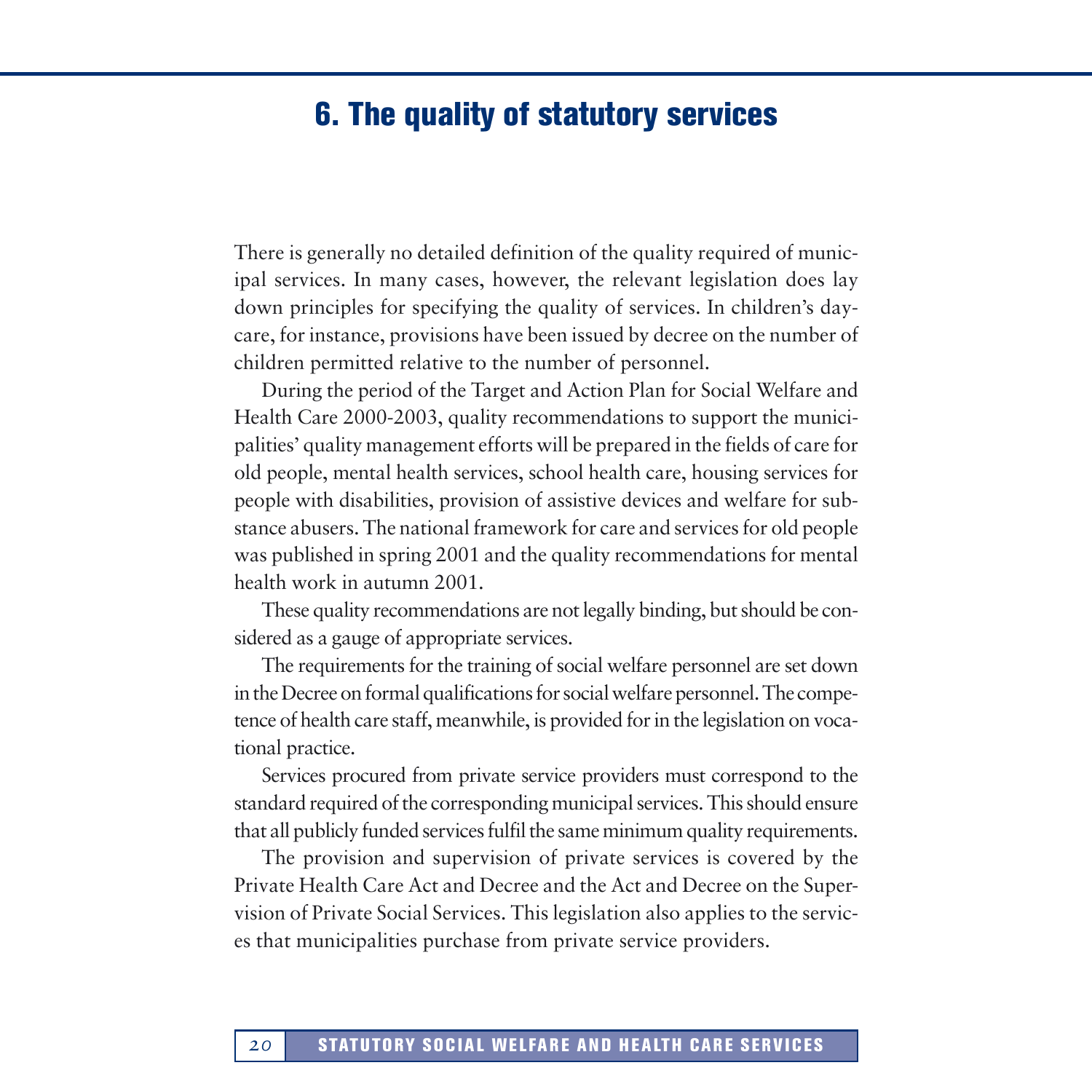### <span id="page-20-0"></span>**7. Service provision: methods and funding <sup>8</sup>**

According to the Act on Planning and Government Grants for Social Welfare and Health Care, a municipality may provide services as part of its own operations, in cooperation with other municipalities, as a member of a joint municipal board or by purchasing the services from the State, from another municipality, from a joint municipal board or from a private service provider.

**12345 6 7**

CO

N

**College** 

 $\overline{\phantom{a}}$ 

N

6

LO

Unless otherwise provided by law, this allows each municipality to decide how to organize its service provision. Certain acts, e.g. the Act on Specialized Medical Care and the Act on Special Care for the Mentally Handicapped, contain provisions requiring municipalities to belong to joint municipal boards, but aside from these restrictions, service provision methods are open to choice.

The statutory services must be ensured, however, whatever the method of provision. If only outsourced services are available, they must be available to users on the scale required.

The responsibility for funding services lies with the municipalities. In practice, they finance their operations mainly out of tax revenues, most of which come from municipal tax, but also through government subsidy and client fees.

Government subsidies are paid according to principles reflecting the factors influencing the cost of the service provision. These principles include the number of inhabitants, the age structure, morbidity, unemployment, and the remoteness of the municipality's location. Municipalities are also eligible for separate government subsidies for investments.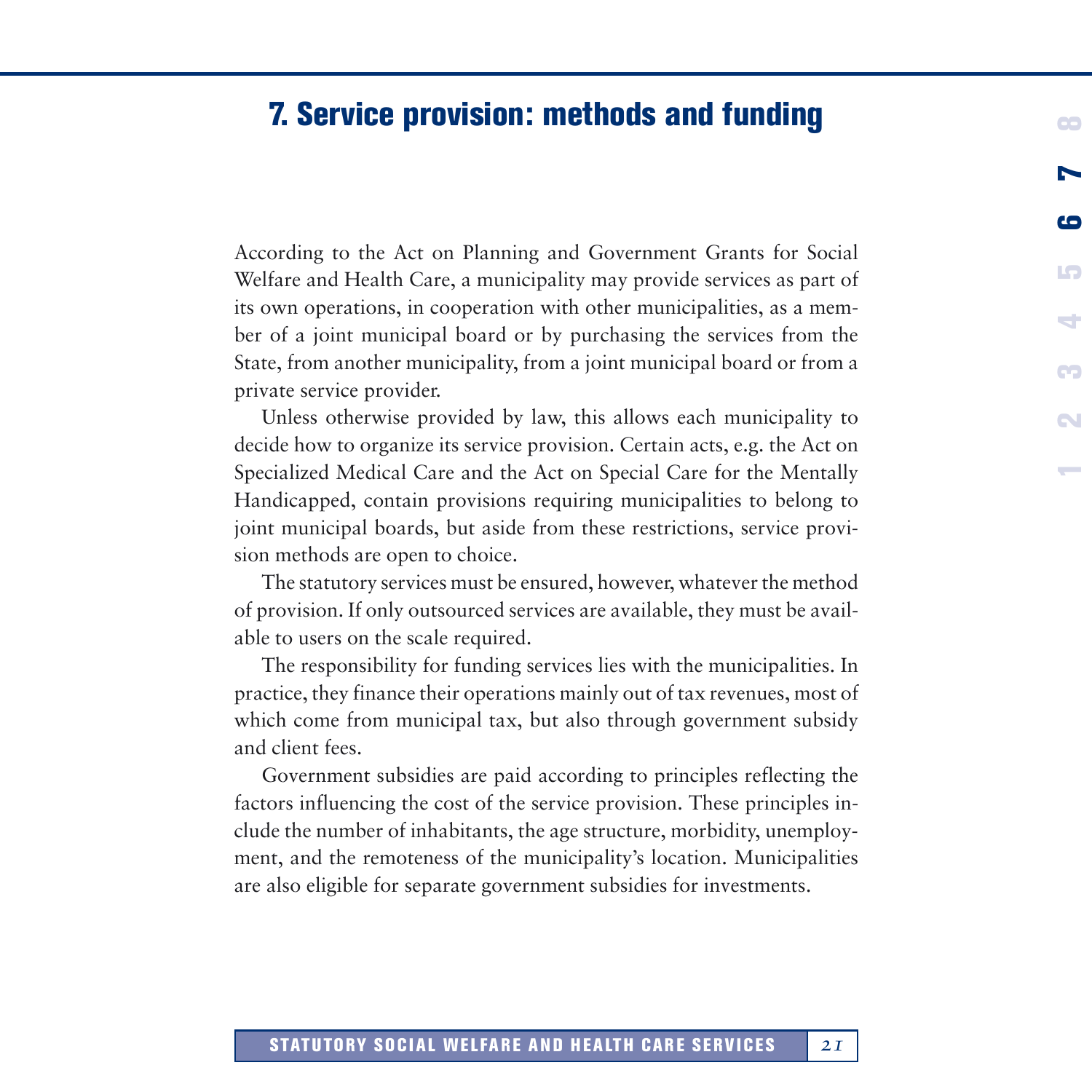# <span id="page-21-0"></span>**8. Supervision of resources and quality**

#### **Service steering**

Nationally speaking, social welfare and health care services are mainly steered through the legislation. The Target and Action Plan for Social Welfare and Health Care contains the targets set for social welfare and health care and the actions, recommendations and instructions required to reach the targets. In the annual budget, the Government also decides on the resources to be allocated to social welfare and health care services, and issues a special decree on the matter.

#### **General supervision**

General planning, guidance and supervision of statutory services falls within the purview of the Ministry of Social Affairs and Health. Planning, guidance and supervision on the provincial level is defined as a duty of the Provincial State Offices.

The Local Government Act no longer contains any provisions entitling the Provincial State Offices to keep an eye on the legality of municipal operations. State offices can thus only intervene in municipal operations on the basis of complaints submitted.

Despite the provisions of the Local Government Act, Provincial State Offices are required to supervise municipal operations as specified in the legislation on social welfare and health care and, if necessary, to take action on their own initiative if municipalities or joint municipal boards violate the law or regulations based on law. Under the Act on Central Government Transfers to Local Government, Provincial State Offices are entitled to order a municipality or joint municipal board to conform to the law or a statutory obligation under penalty of a fine.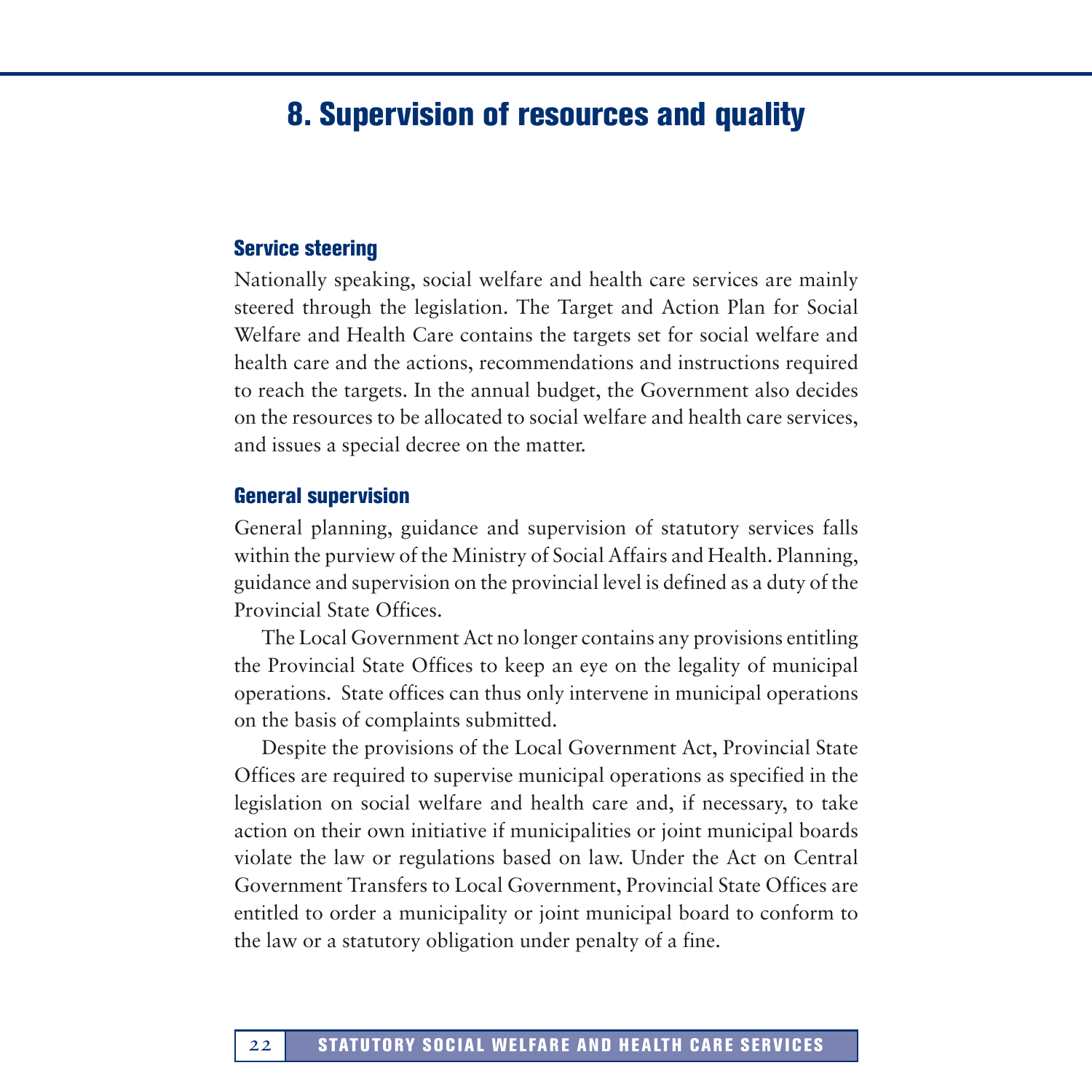#### **The Basic Security Guarantee Board**

The Act on Planning and Government Grants for Social Welfare and Health Care states that there is to be a national Basic Security Guarantee Board operating at the Ministry of Social Affairs and Health. Following a proposal from the Ministry, the Board can investigate whether the service system of an individual municipality is adequate.

The Ministry proposal may derive from a variety of sources, for instance, a complaint submitted by people in need of services.

**1234567**

CO

N

÷

**8**

N

 $\blacksquare$ 

LO

Should the Board find that the municipal service system suffers from deficiencies which are the municipality's fault, it can issue a recommendation to the municipality on how the deficiencies in question should be corrected and within what time limit.

The Board evaluates the operation and standard of a municipal service system as a whole, however, and does not function as an appeals authority in individual cases. In the final analysis, the concept of primary services and material deficiencies are both defined by the Basic Security Guarantee Board itself, as they are not specified in the law.

#### **Consequences of neglecting the duty to provide services**

In cases where a municipality or joint municipal board has neglected a statutory duty, the general penalty is a conditional fine, according to the provisions of the Act on Planning and Government Grants for Social Welfare and Health Care and the Act on Central Government Transfers to Local Government. In such cases, the conditional fine is set by the Provincial State Office after consulting the relevant Ministry.

This procedure applies to all operations covered by the Act on Planning and Government Grants for Social Welfare and Health Care. A conditional fine is also possible in cases where, for instance, a municipality has failed to fulfil duties specified in special legislation or has not allocated the resources for social welfare and health care services specified in this Act.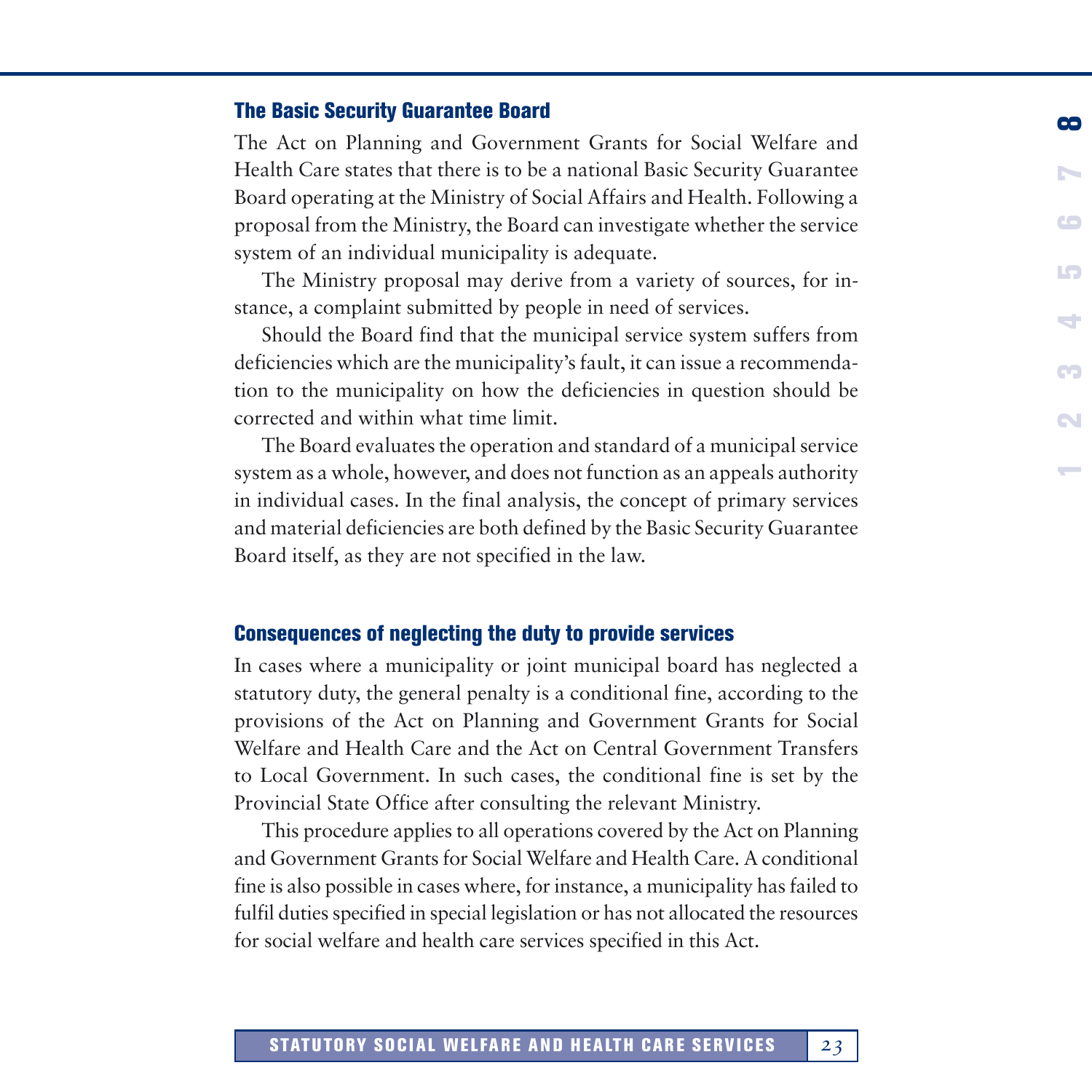#### **Further information:**

*Ministry of Social Affairs and Health in Finland* http://www.stm.fi/english/index.html

*FINLEX Data Bank - the Internet database of Finnish legislation* http://www.finlex.fi/english/index.html

*Kela - the Finnish Social Insurance Institution* http://www.kela.fi/english/index.html

*Kuntaliitto - the Association of Finnish Local and Regional Authorities* http://www.kuntaliitto.fi/english/indexeng.htm

ISSN 1236-2123 ISBN 952-00-1060-2 Layout: AT-julkaisutoimisto